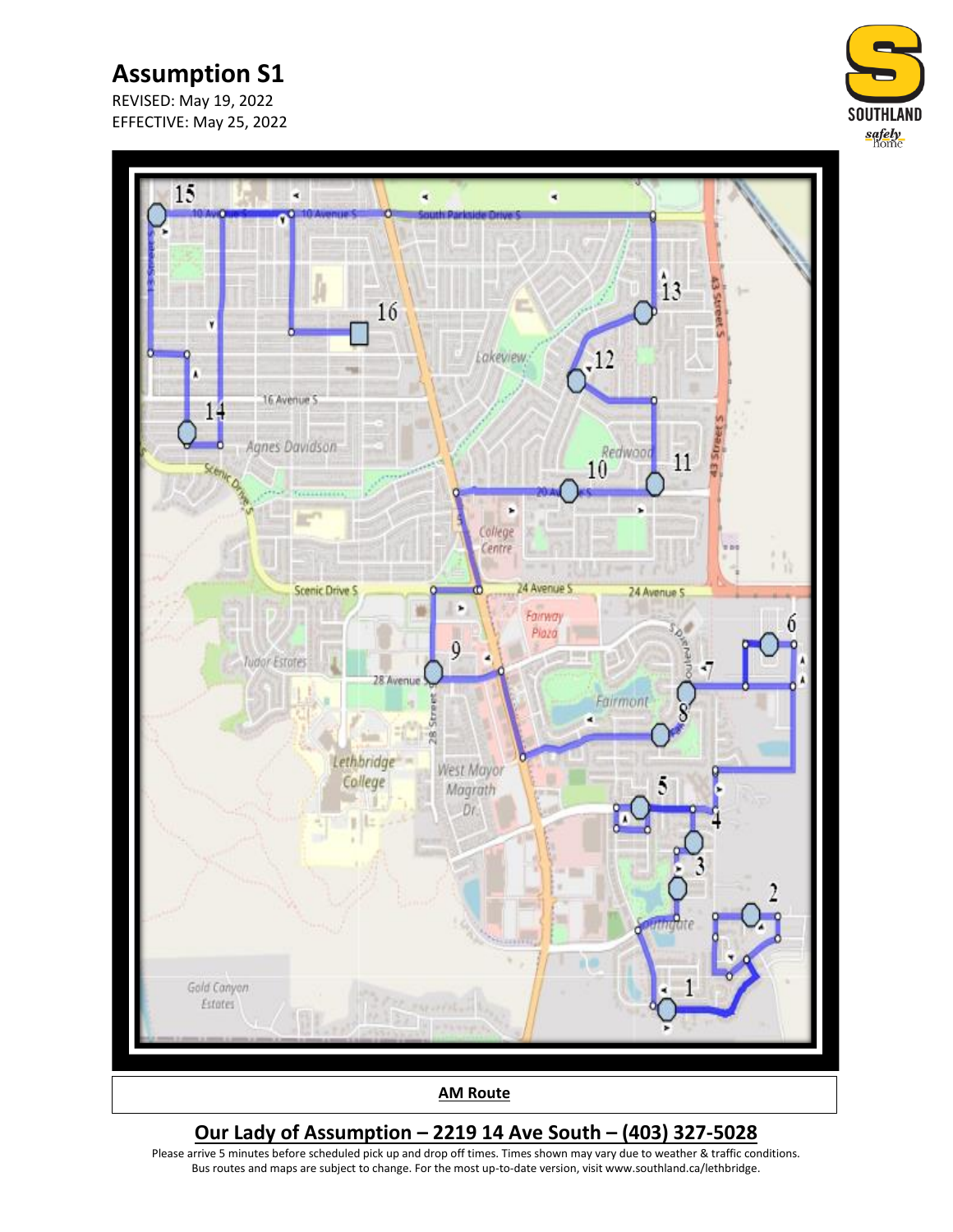REVISED: May 19, 2022 EFFECTIVE: May 25, 2022





**PM Route**

#### **Our Lady of Assumption – 2219 14 Ave South – (403) 327-5028**

Please arrive 5 minutes before scheduled pick up and drop off times. Times shown may vary due to weather & traffic conditions. Bus routes and maps are subject to change. For the most up-to-date version, visit www.southland.ca/lethbridge.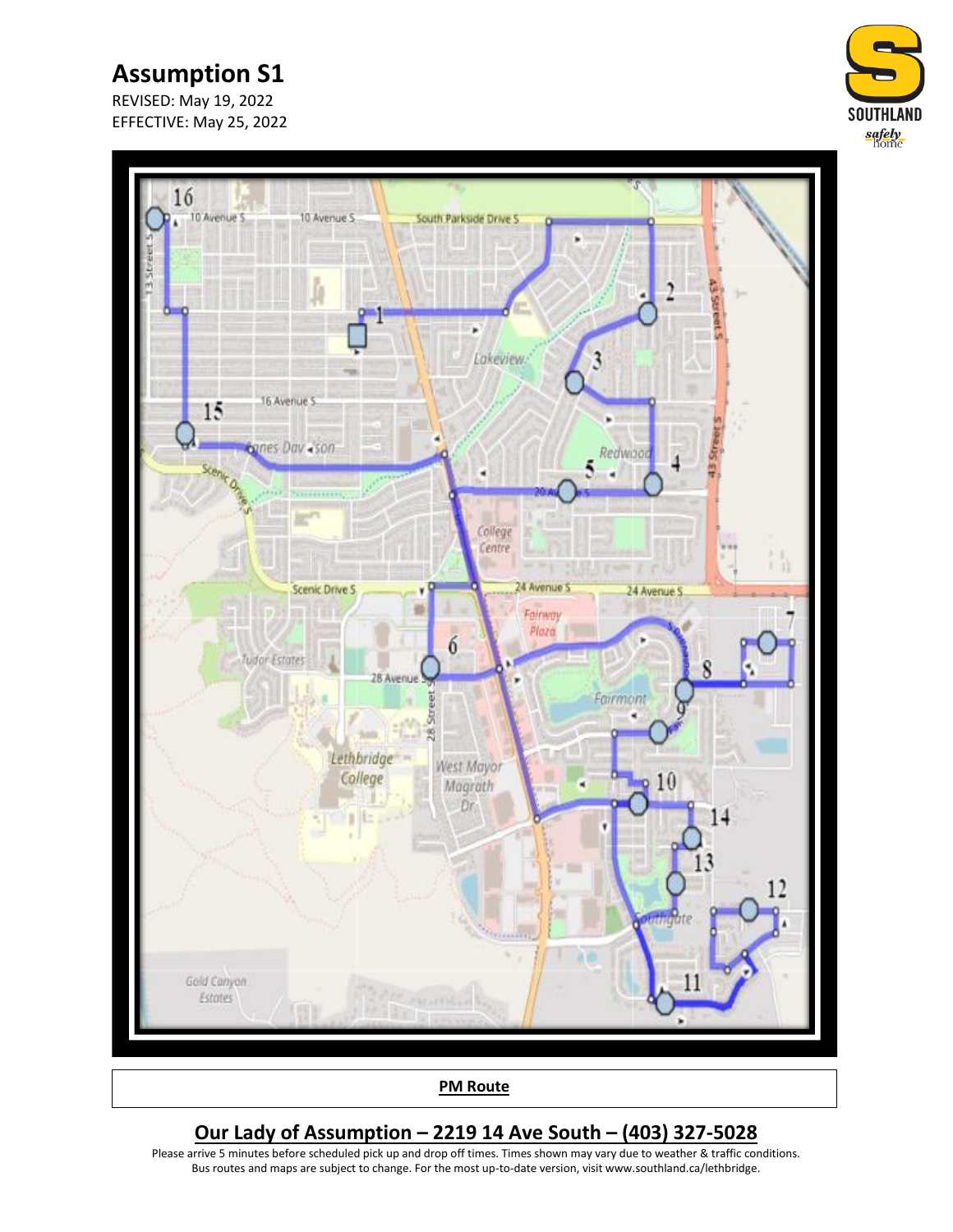REVISED: May 19, 2022 EFFECTIVE: May 25, 2022



- #1 7:13 AM Sixmile Lane South Eastbound Power Boxes (W)
- #2 7:15 AM 40 Ave South Westbound
- #3 7:20 AM Couleesprings Road South Northbound Mailboxes (Formerly LPT)
- #4 7:21 AM Couleesprings Road South Northbound Alley (Former LPT)
- #5 7:24 AM Southgate Blvd South Westbound Power Boxes (Formerly LPT)
- #6 7:30 AM 27 Ave South Eastbound Alley
- #7 7:32 AM Fairmont Blvd South Southbound Power Boxes (Formerly LPT)
- #8 7:33 AM Fairmont Blvd South Westbound Walkway Entrance (Former LPT) (E)
- #9 7:36 AM 28 Street South Northbound Parking Lot Entry
- #10 7:39 AM 20 Ave South Westbound Alley (Formerly LPT)
- #11 7:41 AM Cedar Road South Northbound LPT Stop #12088
- #12 7:44 AM Forestry Ave South Eastbound Alley (Formerly LPT)
- #13 7:46 AM Lakemount Blvd South Eastbound Walkway Entrance (Formerly LPT)
- #14 7:54 AM 15 Street South Northbound Alley
- #15 7:56 AM 10 Ave South Eastbound LPT Stop #12168
- #16 8:00 AM Our Lady of The Assumption

#### Our Lady of Assumption – 2219 14 Ave South – (403) 327-5028